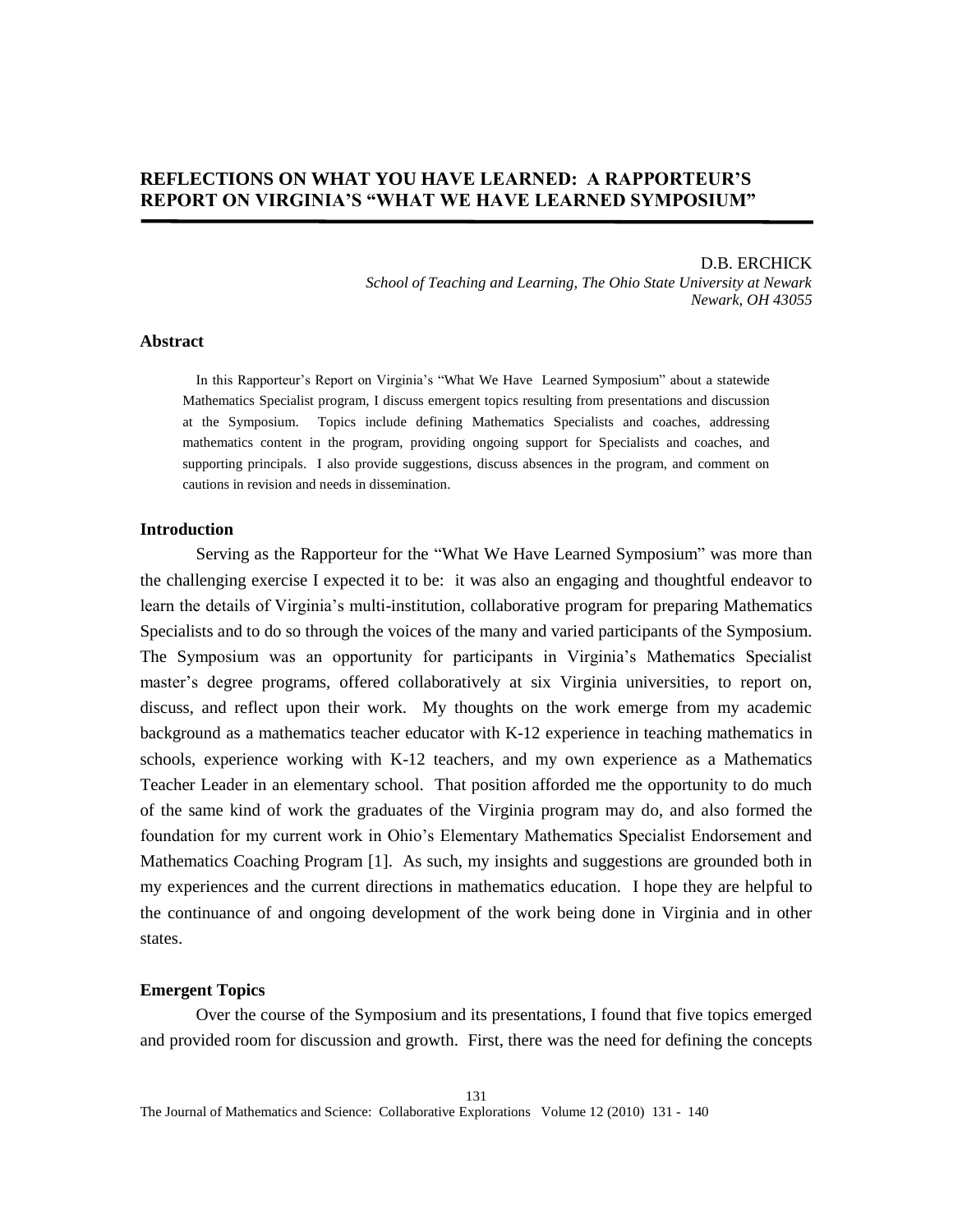of Mathematics Specialist and mathematics coach as used in the program and in the research on the program. The second topic involved a discussion of the mathematics content component of the program and how that content is delivered across the institutions in the state that participate in this program. A third topic that emerged from the Symposium was the need for ongoing support for Mathematics Specialists upon graduation from the program and employment in the schools. A fourth emergent topic addressed the importance of the role of building principals in this work of Mathematics Specialists in their buildings. A final topic is addressed as multiple absences that emerged in the discussions. I discuss each of these five topics.

# **Defining Mathematics Specialists and Mathematics Coaching**

In the Virginia program, preparation clearly is intended to support professionals developing an advanced expertise in mathematics education. That expertise includes a deepened knowledge of mathematics content and pedagogy (including learning about equity and diversity issues), as well as experience and support in leadership development. There are no particular roles intended in that training, with the options expected to be broad. Still, much of the language across the participants in the Symposium, and the time-on-task kind of analysis of what the graduates working as Specialists do in their new positions, speaks to the Mathematics Specialists working as mathematics coaches, even though the two labels of specialist and coach are often intertwined and not differentiated from each other in discussion [2]. This condition calls for definitions and answers to related questions. What is a Mathematics Coach? What is a Mathematics Specialist? Do these roles differ? Assuming so, how do the roles differ?

Although the question of defining Mathematics Specialists and coaches emerged in the Virginia work, it is not a question unique to the Virginia program. The question has been raised by others and is a current topic on conference schedules and professional organizations' agendas. Maggie McGatha's inquiry reveals the varied definitions of specialist and coach, and the inconsistency of those definitions as used in the literature [3]. At the time of this writing, nine states offer professional credentials for elementary mathematics specialists, and coaching programs are underway in a number of states. From those initiatives, we are able to begin to define needed features of mathematics coaching programs, but the increased interest, the growing literature, and the lack of consistency in definition move all of us to the same place at which I see Virginia at the time of this Symposium: to define and differentiate specialists and coaches [4].

The Association of Mathematics Teacher Educators (AMTE) has supported a national dialogue on Elementary Mathematics Specialists (EMS). The AMTE Task Force released its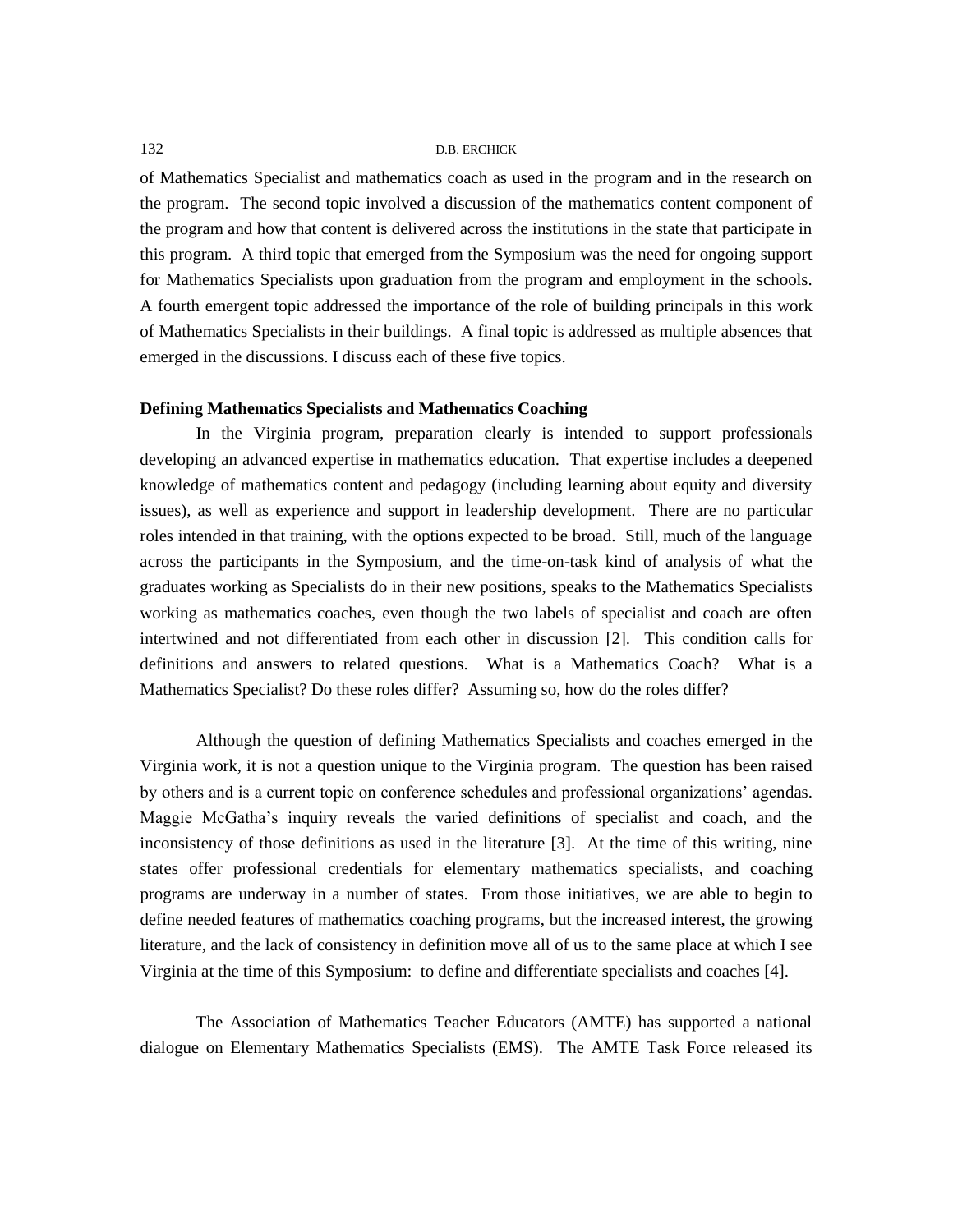"Standards for Elementary Mathematics Specialists" certification/endorsement at the organization's 2010 annual conference. In the EMS Standards, the organization describes the foundational knowledge, skills and leadership qualities necessary for the roles and responsibilities an EMS professional may assume [5]. These standards suggest: a prerequisite experience of at least three years of successful mathematics teaching experience; general program guidelines of at least twenty-four semester hours (or equivalent) across mathematical content knowledge, pedagogical knowledge for teaching mathematics, and leadership knowledge and skills; and, a supervised mathematics practicum. The mathematics content knowledge is expected to include both a deep understanding of mathematics in grades K-8, as well as specialized mathematics knowledge for teaching. Pedagogical expectations are grounded in the "NCATE/NCTM Program Standards: Standards for Elementary Mathematics Specialists" and cut across the topics in the categories of learners and learning, teaching, and curriculum and assessment [6]. Leadership preparation should afford specialists the skills and knowledge to work with teachers in a nonevaluative role, but also to know the relevant resources available, work outside the classroom and school to improve mathematics instruction, and use a data-based and informed voice in doing so.

What this means for Virginia's efforts is that it would serve them well to define their meanings of Mathematics Specialist and mathematics coach. As far as the program is concerned, the definitions would help the state clarify the kinds of work Specialists might do and in turn help constituents see the value of earning the Specialist degree. This would suggest defining the Mathematics Specialist as one having developed particular skills and learned particular knowledge bases, and defining coaching as one of the roles the Specialist might have in a building or school district. However, for the Virginia work, the research may be even more impacted by the definitions. As the Specialists enter into their positions in schools, they define their Specialists' roles dependent on the context; that is an appropriate approach in many if not all cases. However, when Campbell's research seeks to define how much time the Specialists spend doing certain tasks and otherwise meeting the needs of the building and its staff, the real difficulties arise. Without fully vetting the tasks that are part of a coach's role by definition, one cannot accurately account for such time, categorize it, explain, or question it [2].

# **Mathematics Content in the Project**

Clearly the project is grounded in a strong belief in the value of knowing mathematical content, and program structure reflects that foundation. It is just as clear, though, that something very good is happening in the mathematics training. First of all, teachers in the Specialist program—and graduates—continue to want *more* mathematics! I feel confident in saying that for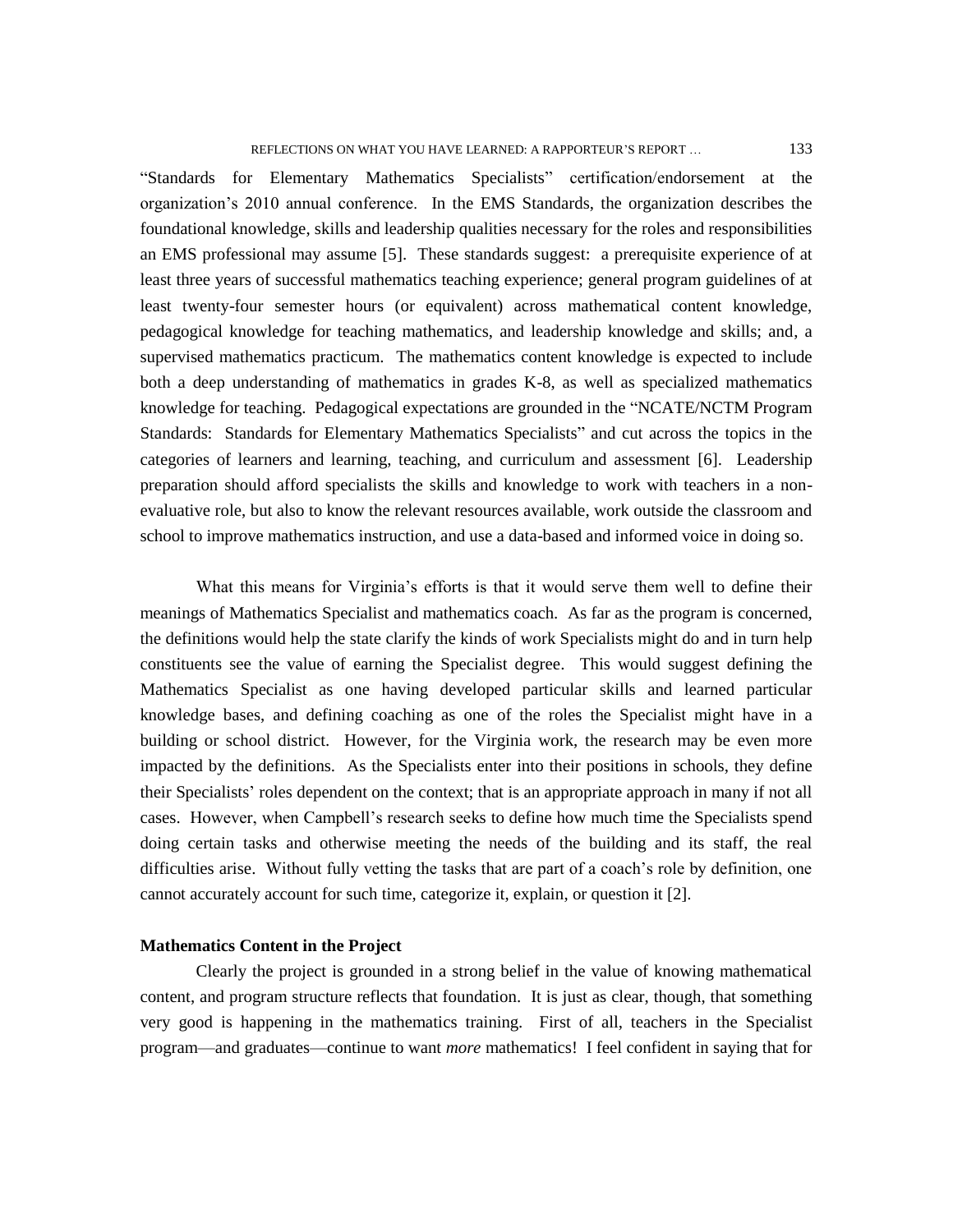many and maybe all of us who have worked with elementary teachers, it is truly rare that they ask for *more* mathematics. Undoubtedly, as we do our work, as teachers learn more mathematics and do so in supportive environments, we certainly encounter requests for more mathematics; but, that is typically the result of teachers learning with course instructors under certain conditions. That is what seems to be happening in the Virginia program. Coaches providing feedback to the program, and those reporting and participating in discussion at the Symposium, not only wanted more mathematics, but also appreciated the importance of knowing more mathematics when they teach it. So, not only do they *want* to know more mathematics, but they also *value* the impact of that knowledge for their teaching. This led me to conclude that something very good is happening in the program with respect to mathematics content, and that is a strength of the overall initiative.

Part of the success of the mathematical component of the statewide program is the result of the ways in which the content courses are developed, taught, and coordinated. Mathematics instructors share a common syllabus and, more importantly, share ideas about pedagogy across the state. These instructors remain connected in terms of *how* they teach the content, and that pedagogy discussion allows them to develop a practice that models the pedagogy the Specialists are being asked to learn as well.

Still, the call for more mathematics brings other issues to the discussion, not the least of which is the fact that, for practical reasons, no program can simply add more courses. Doing so might make the program unattainable for some constituents, or doing so might make such a program undeliverable in terms of instructors. In addition, solving the problem of needing "more mathematics" with the simple addition of coursework also removes or at least discourages the need for deep reflection. It is this deep reflection on the content of the program, in their case from a broadly collaborative perspective, which emerged as another asset of the Virginia program. Perhaps it was because the simple solution of adding additional courses was not a practical solution, for the reasons I mention above, that a reflective approach emerged. In any case, that reflective component—one that I might add is an obvious part of the instructors in this project—revealed some interesting insights. One of those was that instructors and program developers recognized that future Specialists' call for more mathematics needn't necessarily be about *more*, but, rather, about *different* mathematics. Suggestions from instructors included thinking about applications of the mathematics to provide a context for more depth of understanding of the content. One possibility suggested by the participants is to explore geometry in the context of builders and carpentry [7].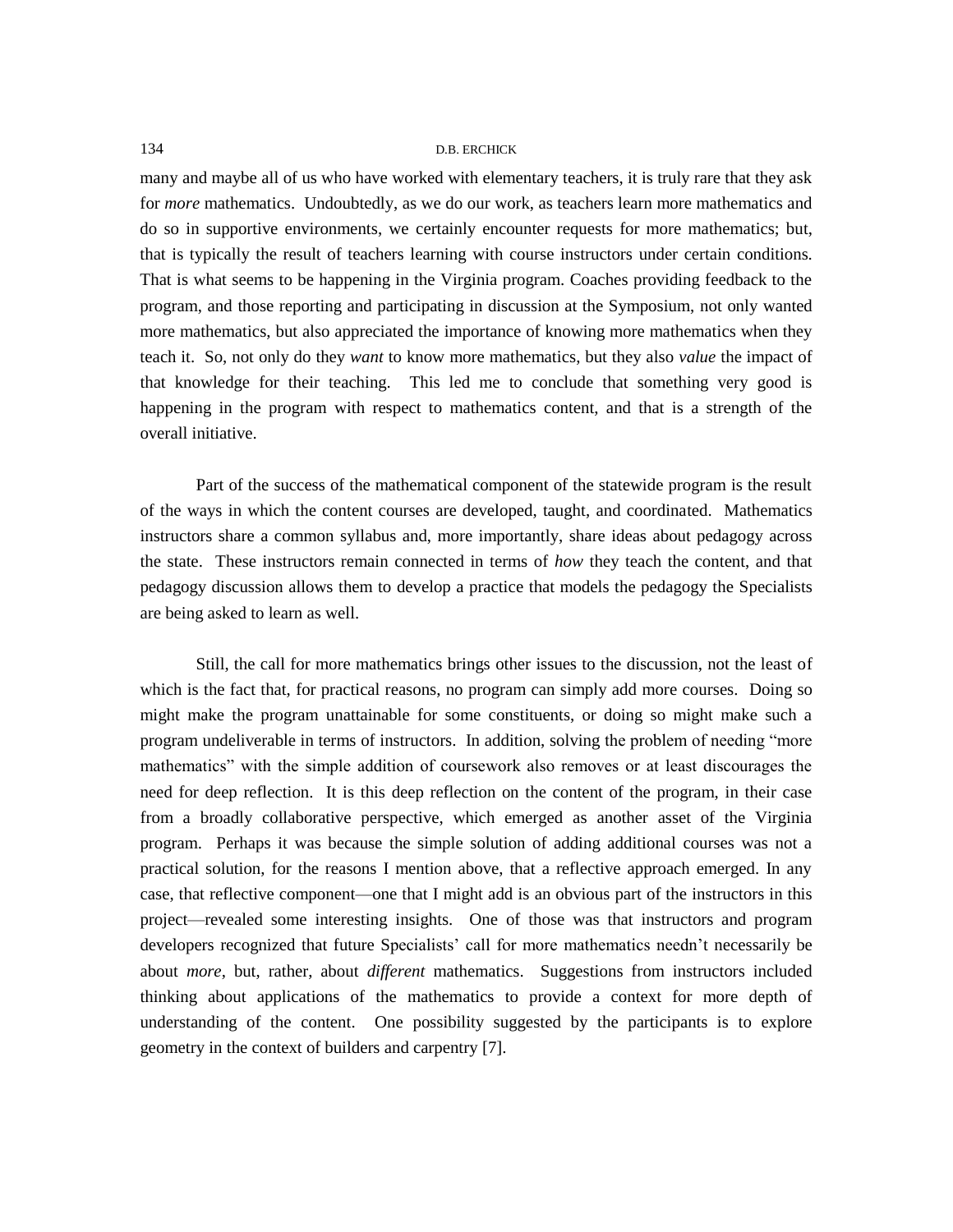#### REFLECTIONS ON WHAT YOU HAVE LEARNED: A RAPPORTEUR'S REPORT ...  $135$

I would add a few ideas to this direction of other ways to address the program participants' needs for more mathematics. One is to think about how one can make better use of the program content in other courses, to save time and build on or form the foundation of teaching about a certain concept. What I mean by this is that instructors, since they are as well versed in the content of courses other than the one they are teaching, can use what I would call a "remember when" strategy in teaching. Although not all of the courses are sequenced, it might be possible to avoid taking time to build on a concept so that one can move to some connected topic that is the content of the course being taught. One approach could be simply to take the students back to another lesson they would have experienced in another course, suggesting they "remember when" they did that work and use that as the start for moving on. This approach would not only help the students see a connectedness across contents, but it would also buy precious time in the current course.

A second suggestion in thinking about addressing participant needs for more content is to think about how it is we determine if the criticism, in this case that the program needs more mathematics, is justified. Certainly, one cannot discount the belief on the part of the participants that they need mathematics. The developing Specialist's voice should be heeded; but, do we hear it literally and add content because they want it? Or do we make the content different so they recognize there is more depth, but not necessarily more content? Or do we think about what else their request might mean? If they have a positive and rich experience with mathematics and want more of it, should we perhaps be teaching that mathematics in even different ways, so that they discover how to learn mathematics on their own—with peers, in private study, and solo exploration—and not just in being taught (and led) in order to become better mathematics teacher educators? I don't have answers to these questions, but I do think the group of instructors and directors in this project is a perfect group, because of the reflective tendencies, to tackle these more-than-academic considerations. It would be important for the program and the field to consider these issues, to better study how the work of Specialists and coaches does indeed need to be content-focused, and how their content knowledge impacts student achievement.

# **Ongoing Mathematics Specialist Support**

In the Virginia program in particular, but more than likely in others as well, ongoing support for the Specialists emerges as a critical issue addressing two particular needs: combating isolation and ensuring continued professional growth. In any context, the Specialist, regardless of his/her role, could be the only person in that role in a particular building, making the job an isolating one. Additionally, the Specialist would not only be alone, but very separate from the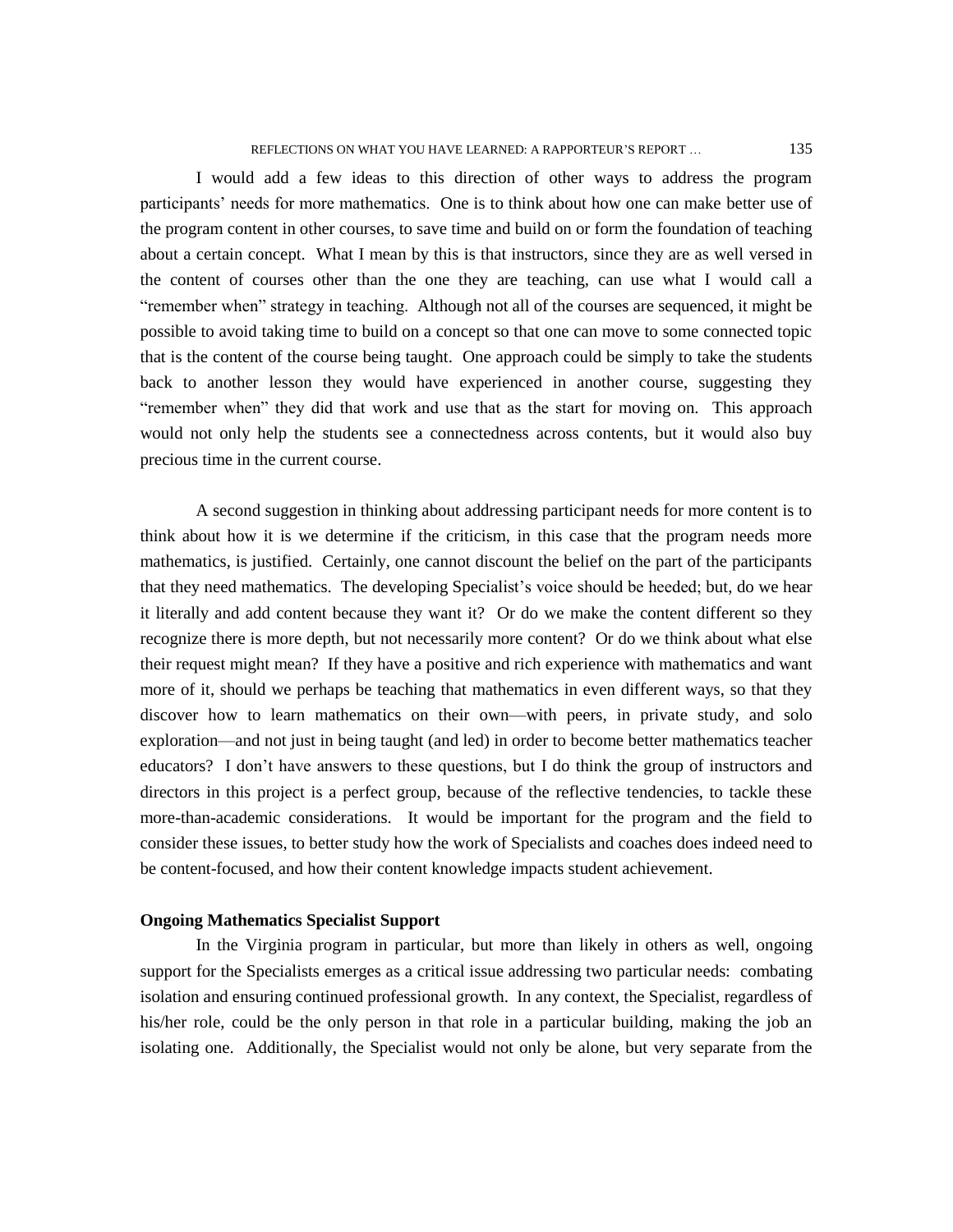teachers in the building. Even though the Specialist is not an administrator, and is not suggested to be in an evaluative position, s/he is also not considered a classroom teacher. This puts the Specialist in a type of in-between position within the schools' infrastructure. Even if a particular Specialist's role is one that is defined by being a classroom teacher, but teaching only mathematics, s/he is again exists in an in-between space, in part distinguished by and separated from the other teachers by virtue of an advanced mathematics education expertise.

Since the program prepares the participants with competencies for any number of positions, the graduates may be hired in one or more possible roles. To prepare them for that work, with support specific to the job, strands for additional professional development could focus on coaching, curriculum development, professional development, and more. For this and any other context with Specialists in schools, the isolation and limited number of professionals in these roles also suggests that these professionals are not likely to find that support in their schools and perhaps not even in their districts. To counter this situation, I would suggest support of professional gatherings, in the form of local (by region or district) support networks, annual conferences focusing on Mathematics Specialists (and coaching if indeed that is the main role performed by the Specialists), and a statewide professional organization to prevent the isolation understandably related to positions these professionals may hold [2].

The nature of the support, regardless of its purpose being to combat isolation or provide professional development opportunities, could simultaneously address the call by Specialists for more content. Professional development courses where Specialists continue their mathematics learning, perhaps in learning communities as opposed to traditional courses, could meet the need for more (or different) mathematics content while simultaneously helping the Specialists achieve the goal of becoming more independent mathematics learners. Topics that developers and instructors at the Symposium identified as possible additions to the mathematics curriculum, such as discrete mathematics or topics that emerge in their Specialist work, could be worked into the follow-up support. Although content-driven, these courses or other learning experiences can focus on pedagogical moves or particular mathematical processes, all contextualized by mathematics content.

The call for support is, as always in education, limited by funding; however, in this case in particular, technology could help limit costs while connecting the Specialists across the state. Technology-blended courses to reach rural areas of the state, along with a professional "social network," can help program graduates maintain contact and continue professional growth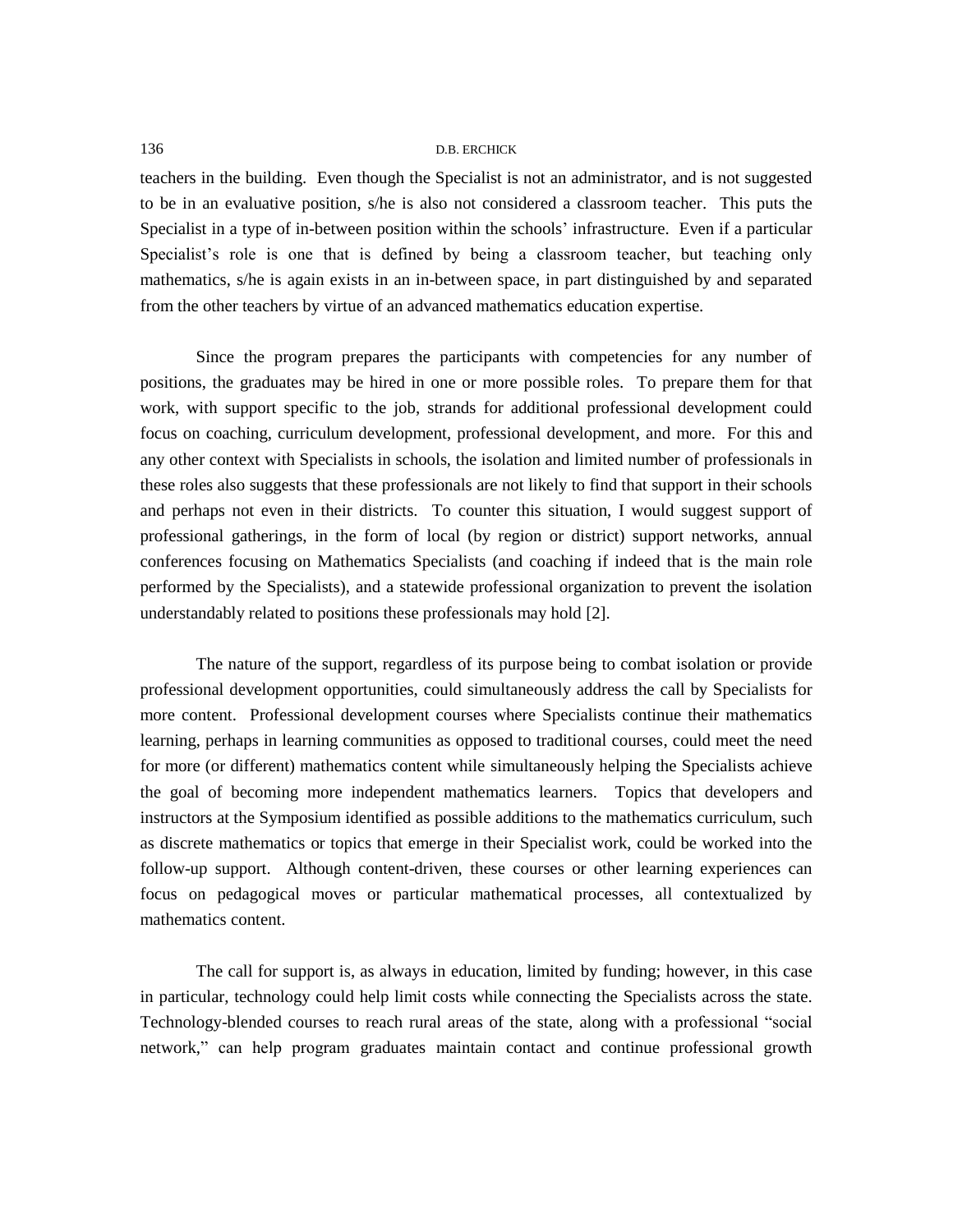interactions. This would be more than a website, perhaps password-protected, and serve as a both a storehouse of their own ideas and a source of discussion, support, and ideas for implementing their work. Finally, creating a system—perhaps through the technology, but not limited to that venue—where graduates of the program have the opportunity to mentor new Mathematics Specialists. Again, as with the other suggestions noted herein, this would serve both to prevent isolation and to assure continued professional growth of the Specialists who graduate from the program.

# **Principal Involvement**

From nearly every perspective presented at the "What We have Learned Symposium," the role of the building principal is recognized as critical. Principal support and understanding of the goals and potential of having a Mathematics Specialist professional in the building impacts the work the teachers do in that building and in many ways determines the success of the initiative. Symposium participants also note how the principal support has already improved over time, by virtue of exposure to the program and having a Specialist in the building. I would suggest taking what is currently more or less happenstance exposure to a level of explicit support by means of any number of opportunities. One is to generate monthly newsletters directed to building principals and distributed to all administrators. These can be distributed electronically to all buildings employing Mathematics Specialists, but also could go to all buildings in the state. If the latter, this would serve to prepare principals and other district administrators *before* they hire a Specialist. Another way to support principals' understanding of the roles and potential of Mathematics Specialists, I suggest inviting them to classes where their Specialists-in-training and Specialists who have completed the program study, are in attendance. They would be expected to work side by side, and learn in the same manner as program participants. Finally, principals should be offered the following opportunities:

- Specific opportunities for them to learn, ask questions, and participate in their own network;
- A course specifically for their leadership needs in a school with a Mathematics Specialist which could also serve as the start of participation in a principals' network;
- Continued support within their own professional "social network" which would also serve as a venue for the solicitation of success stories for inclusion in the monthly newsletters; and,
- $\bullet$ Sessions specifically for principals in an annual conference for Specialists.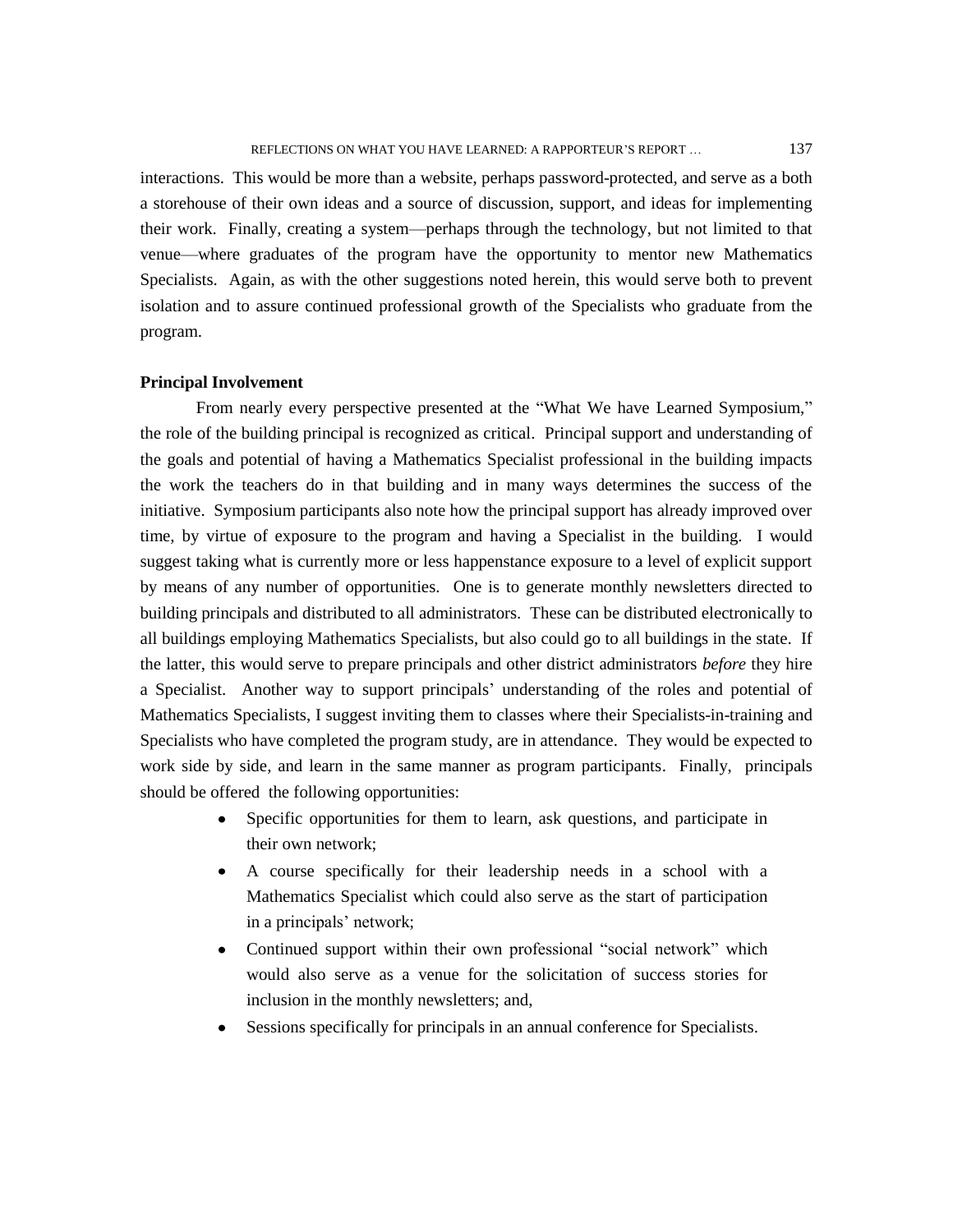#### **Wondering About Absences**

After learning all I did about the Virginia program, I wondered about two topics I did not hear or read about to any great extent. One is the data/assessment connection in the program, and the other is how the program is addressing diversity issues. Although both were mentioned, neither had much of a focus. That absence led me to ask, learn, and develop some suggestions. On the point of data/assessment, a number of questions raised by program and Symposium participants might be addressed. First, the integration of applications into the mathematics content learning could certainly be approached with the use of the program participants' own classroom data, making their experience with data analysis a more authentic one. This approach could also lead to a solution to their request for more mathematics, and the solution of deeper, applied, and different mathematics as opposed to simply including more mathematics. Additional ways to address formative assessment, too, could be embedded in coursework and the program participants' classroom work. Finally, program participants noted a need for revision of the Leadership courses, where Year 1 included too many topics and Year 2 included too few. Both formative and summative assessment topics might easily fill the Year 2 void. I would also suggest that the approach to the data work be developmental, and cut across all of the Leadership courses, perhaps with classroom formative and initial summative assessments in Year 1, deeper and more explicitly focused classroom-based assessments in Year 2, and the beginning of a review of building and district data in Year 3.

Diversity topics are actually less of an absence than less of a visible presence. There is a Diversity course in the program, but my question about addressing diversity issues goes beyond the course. What is the program's stance on diversity—as a program? Its inclusion could be cursory, making the course an obligatory one in order to fill the needs of a funding proposal or underscore mathematics education's continued commitment to serving all students. Or, it could be a foundation where the concepts are explicitly addressed throughout the program. Of course, it could be many things within that range as well. Students, and some instructors, seem to feel that the Diversity course is disconnected and in many ways difficult to teach; they questioned if having the course is appropriate. Certainly, dropping the Diversity course is an option, especially if the program believes the content can be added elsewhere (e.g., across the Leadership courses). I must note here, though, that the Leadership courses do seem to be fairly robust, and if data work is added and other adjustments made, it is not clear where in the Leadership courses the diversity work would go. Still, it is a possibility.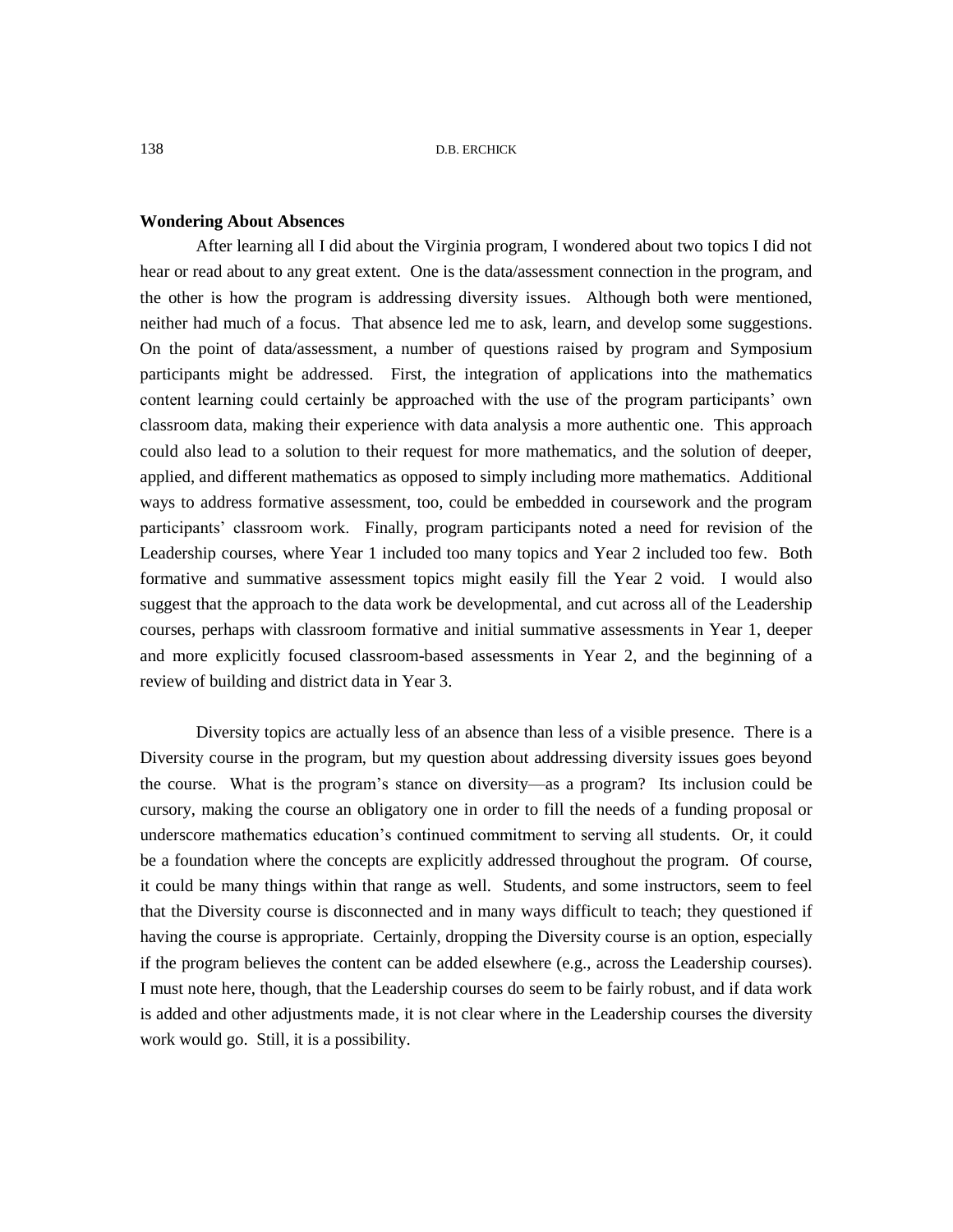I have fewer suggestions and more cautions about addressing program needs around teaching for and about diversity. One is to consider if the problem is less about the content of the *Diversity* course and more about whether the content of the course or the pedagogies employed in teaching it might be revised. The program seems capable in teaching, for instance, mathematics content in a constructivist manner. So, is the Diversity course designed similarly? That course would have a different type of content than a mathematics course, and perhaps need a revised look at how it might be taught in a more learner-responsive way. That is for the course instructors to consider. Another caution regards the possibility of dropping the course and integrating the content across other courses. Having taught diversity courses myself, I, too, see the value in having an integrated approach. The caution here is not to avoid dropping the course, but instead to be certain that if the program does drop the course, to be vigilant and explicit in making and keeping the content visible through the integration. Make the invisible visible.

### **Final Remarks**

Suggestions and cautions aside, the Virginia program generates good mathematics learning, good teaching (for the Specialists and by the Specialists), thoughtful and compelling results, and is inclusive of multiple voices in the process. In short, a lot of good things are happening here. Dissemination of the work from multiple perspectives would be my last suggestion. As heard throughout the Symposium, coaches, Specialists, supervisors, mathematics content and education faculty, and principals provided perspectives that enriched the discussion. I would encourage all to pursue publication in the many and varied outlets available, both to reach different audiences and provide better understanding and support within those audiences. From the academic perspective, once the program clarifies its definitions of coaching and Specialists, the research results will be more powerful; but, we also need additional perspectives on the data. Within the program rests the potential to generate more case studies, such as the kind of work presented by Whitenack and Ellington, and other qualitative studies to enhance findings from statistical analysis of student achievement and inform the program and the field on teacher development in working with Specialists [8]. This is both a desired and vital part of this kind of work, and the Virginia collaboration is well poised to take on the task.